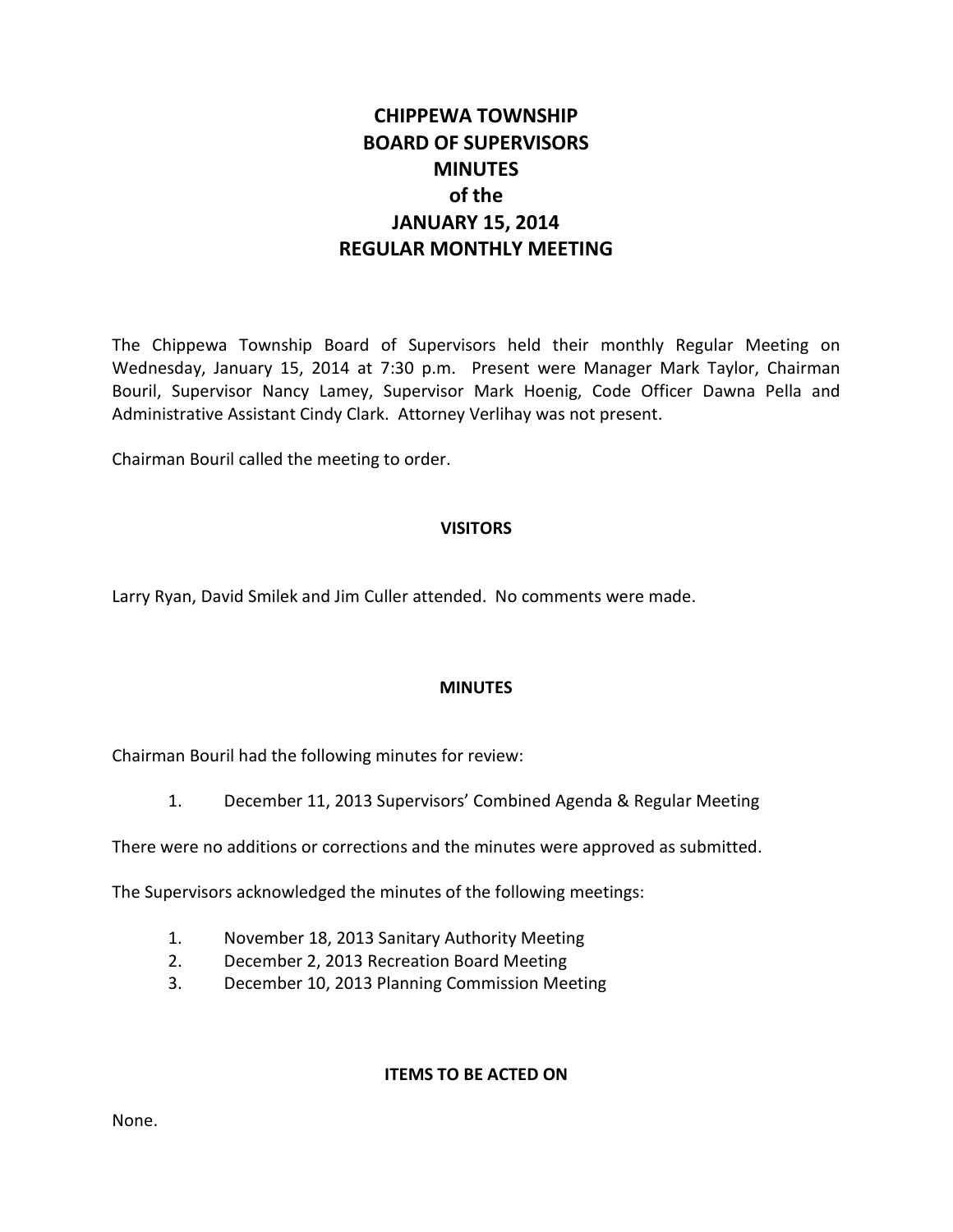# **REPORTS**

Mr. Bouril had the following reports for review:

- 1. Financial Report (December)
- 2. Police Department Report (December and Yearly 2013)
- 3. Road Report (December)
- 4. Wage Tax/OPT Report (December)
- 5. Real Estate Tax Report (December)
- 6. Zoning Report (December,  $4^{th}$  Quarter and Yearly 2013)
- 7. Code Enforcement Officer's Report (December and Yearly 2013)
- 8. Fire Report (December and Yearly 2013)

# **MANAGER'S REPORT**

Manager Taylor had the following items for discussion:

1. Blackhawk Business Association:

Manager Taylor said that the Blackhawk Business Association is attempting to get started again. They are trying to see if this is viable. They will try to expand and help other businesses. He has been in contact with people involved with this. A meeting will be held on Jan.  $28<sup>th</sup>$  at 8 a.m. here in the Municipal Building.

2. McKinley School House:

Mr. Taylor said he will attend a meeting on January  $21<sup>st</sup>$  in Freedom. Dianne Manning and Pam Varga are willing to be on a committee regarding the School House. The Manager said a notice asking for members/volunteers for this could be placed in the spring newsletter.

3. IRT – Military Readiness Training:

The Manager said he had a telephone conference recently with IRT and Mr. Culler. They will be here next week to do a site visit. The plan now is for them to do 6 weeks of work with 3 units. They are focusing on a retention basin area because this can be finished in the allotted amount of time. This project will be good for their training and good for the Township. Mr. Taylor will keep the Supervisors informed and said they are welcome to visit the area also. He said they continue to work on the 2015 application.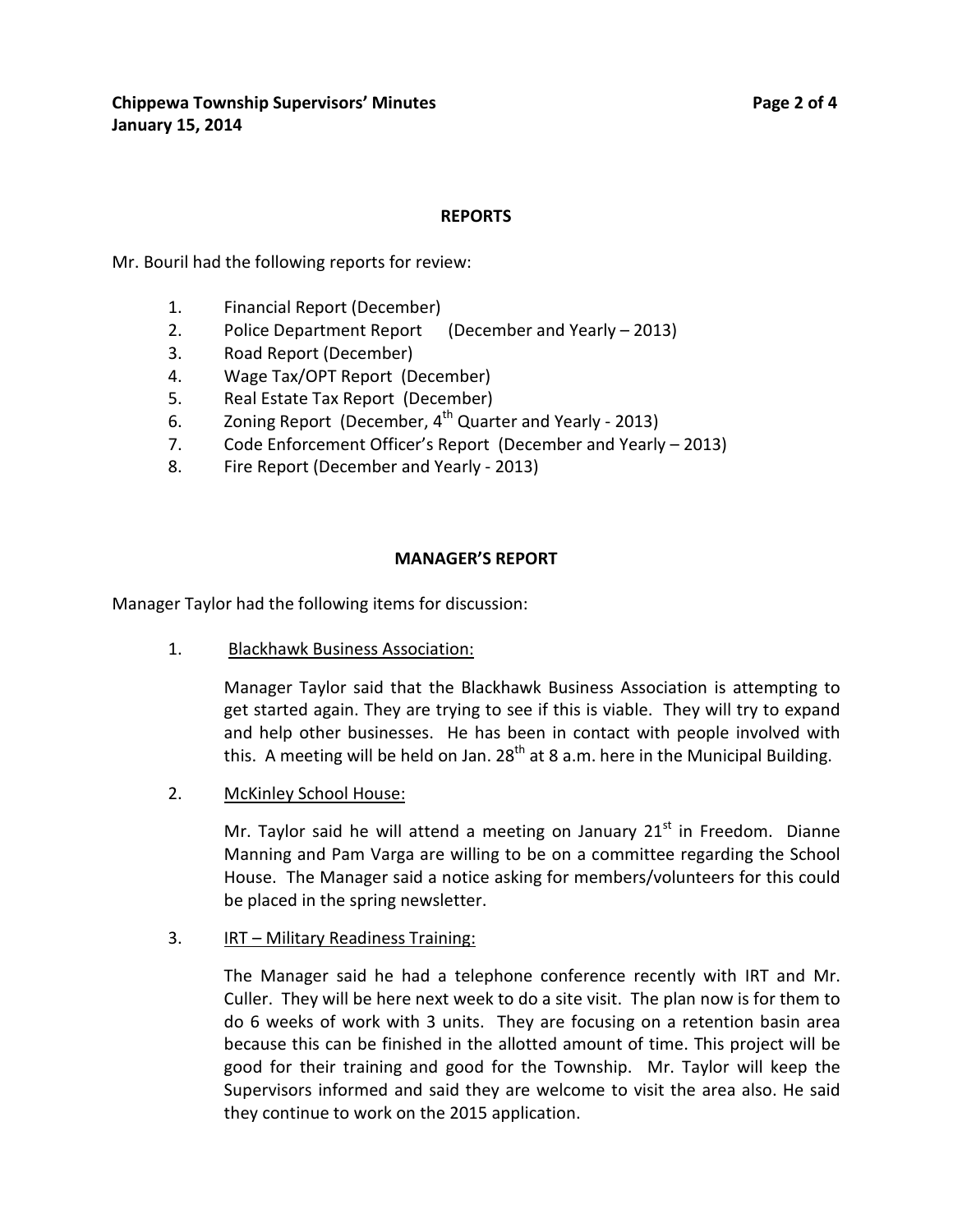#### 4. Garbage Exemption Request – 112 Valley Street

Mr. Taylor investigated the exemption request of Gary Gilchrist. This request had been tabled at a previous meeting. Mr. Gilchrist does do auto detailing in a Beaver Falls garage that he rents and he does have a dumpster there.

**MS. LAMEY MOVED TO APPROVE** the exemption request. Mr. Hoenig seconded the motion and with no further discussion the motion carried.

5. Police Officer:

Manager Taylor said Chief Berchtold needs a replacement for a part-time police officer. The Chief's recommendation is Jonathan Lutton. His work situation in another location has changed and he would now like an opportunity to come back. The Manager said that he was a good, hard-working officer and that he concurs with the Chief's recommendation.

**MR. HOENIG MOVED TO APPROVE** the Police Chief's recommendation of the hiring of Mr. Lutton as a part-time officer. Ms. Lamey seconded the motion and with no further discussion the motion carried.

# **PAYMENT OF BILLS**

Chairman Bouril had the December 2013 bills for review

**MS. LAMEY MOVED TO APPROVE** payment of the December 2013 bills. The motion was seconded by Mr. Hoenig and carried.

# **SOLICITOR'S BUSINESS**

Attorney Verlihay was in Orlando and was unable to return for the meeting. Manager Taylor said that the Solicitor has a Partial Release of Mortgage for Royce Development in Hickory Woods to be signed. He explained how lots are held as collateral for bonding. Later they need to be released legally. Lot 21 in Hickory Woods has to be released by Chippewa Township to Royce Development, LLC.

**MS. LAMEY MOVED TO APPROVE** the release of Lot Number 21. Mr. Hoenig seconded the motion and without further discussion the motion carried.